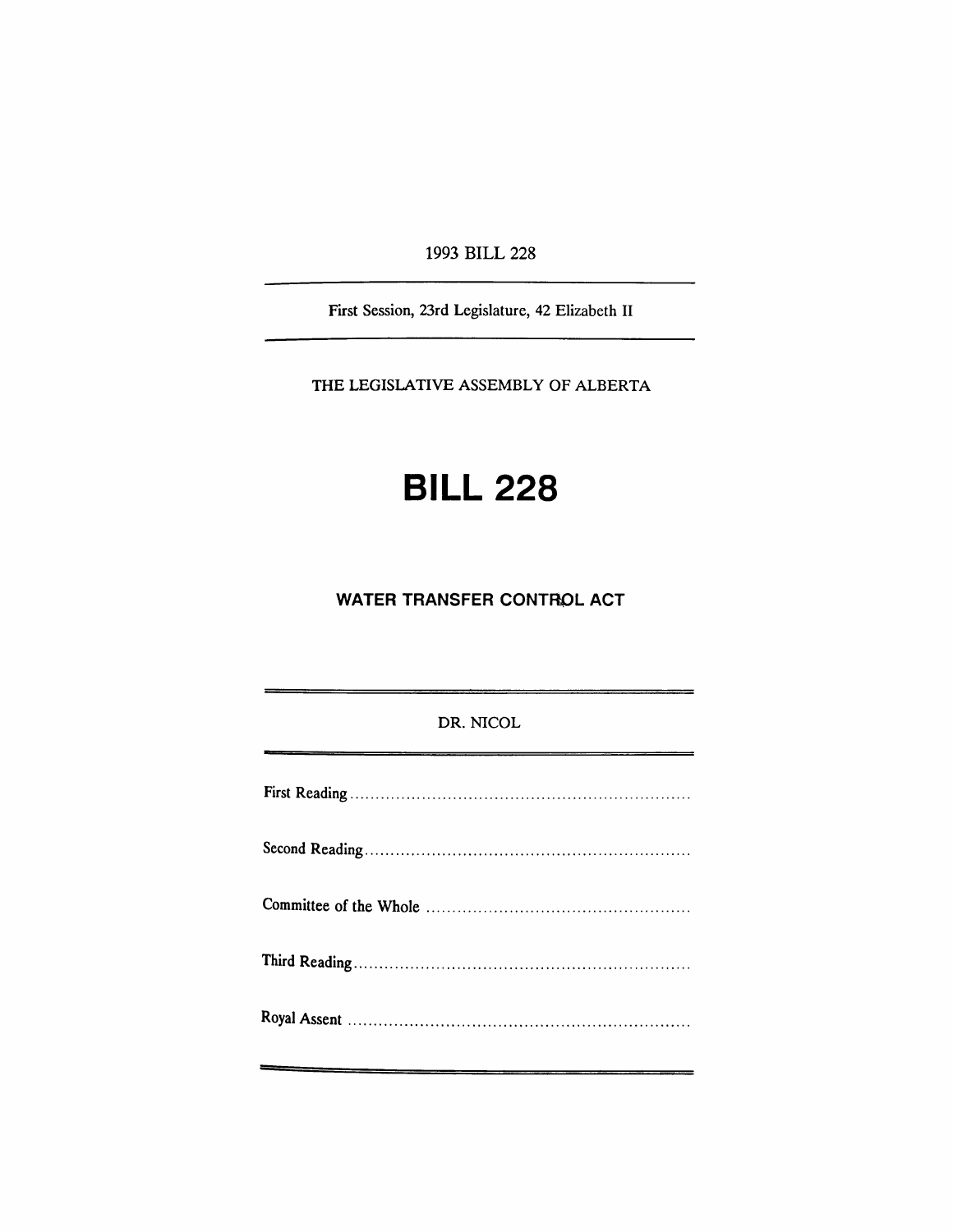*Bill 228 Dr. Nicol*

# **BILL 228**

### 1993

### **WATER TRANSFER CONTROL ACT**

*(Assented to* , 1993)

HER MAJESTY, by and with the advice and consent of the Legislative Assembly of Alberta, enacts as follows:

Definitions 1 In this Act,

> (a) "approval" means the approval of the Minister under subsection  $4(1)$ ;

> (b) "inspector" means a person who is appointed by the Minister as an inspector under section 10;

> (C) "Minister" means the Minister of Environmental Protection;

(d) "prescribed" means prescribed by the regulations;

(e) "provincial drainage basin" means a part of Alberta the water of which drains into,

(i) the Arctic Ocean via the Liard, Hay, Buffalo, Slave, Peace and Athabasca River Basins and the Lake Athabasca Basin;

(ii) to Hudson Bay via the Beaver, North Saskatchewan, Battle, Red Deer, Sounding Creek, Bow, Oldman and South Saskatchewan River Basins;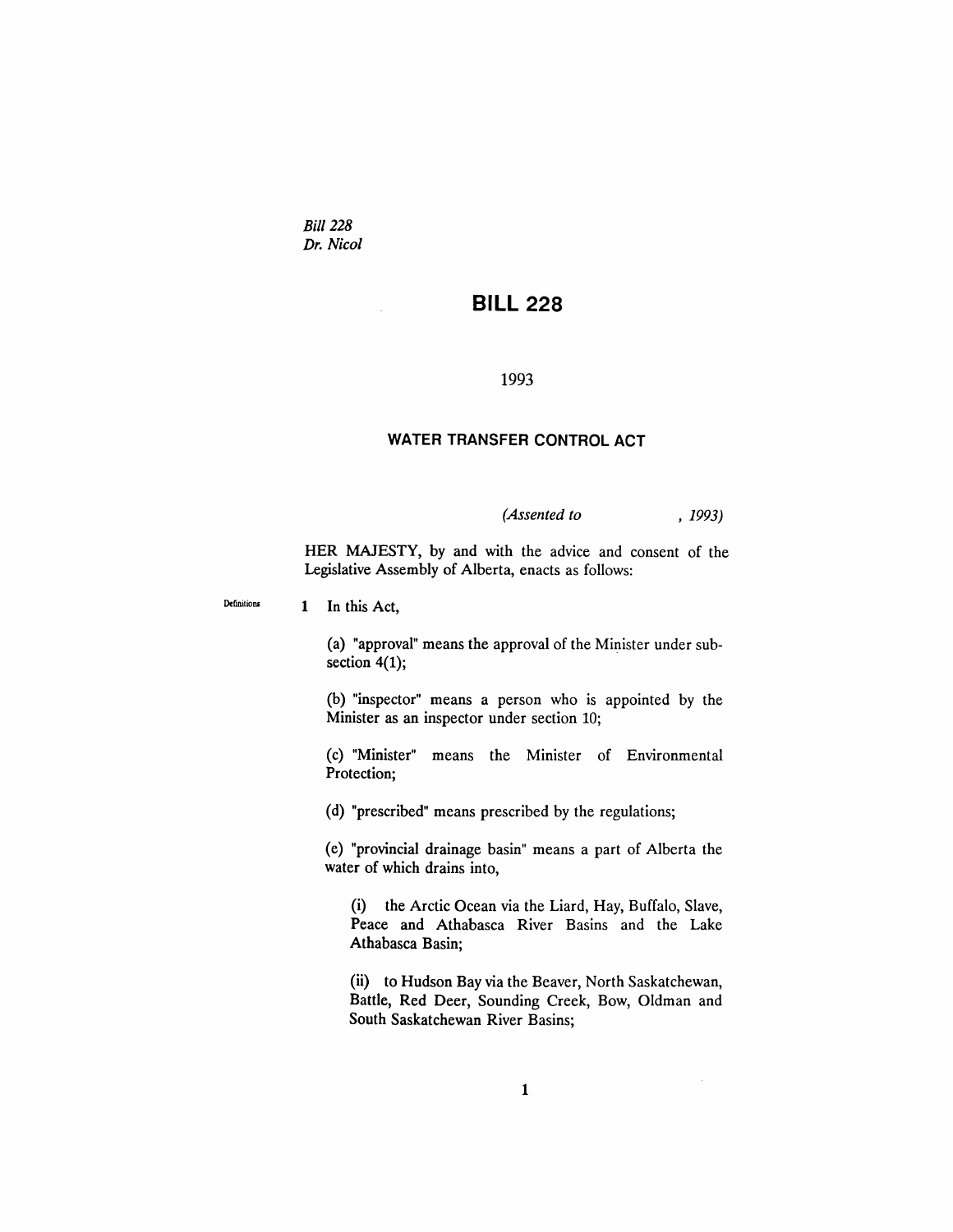(iii) the United States of America via the Milk River Basin.

(f) "water" means natural surface and ground water in liquid, gaseous or solid state, but does not include bottled or otherwise packaged spring water or mineral water.

**Transfers** 2(1) No person shall do any work to increase the natural transfer of water out of a provincial drainage basin to any other drainage basis in Canada without public hearings and approval of the Minister pursuant to section 4.

> (2) No person shall do any work to increase the natural transfer of water out of a provincial drainage basin to a drainage basin outside Canada.

Information required 3 A person who requests approval to transfer water out of a provincial drainage basin in an amount exceeding the amount set by the regulations, shall submit to the Minister plans, reports, studies and other information as are prescribed or as may be requested by the Minister.

Approval subject to conditions and payment 4(1) After holding public hearings, the Minister may approve a transfer of water out of a provincial drainage basin to another Canadian drainage basin subject to such conditions and subject to payments to the Crown in such amount as the Minister orders.

Manner and terms of payment (2) The amount to be paid to the Crown for a transfer of water under subsection (1) may be a lump sum, a fixed periodic payment, an amount calculated according to the quantity of water transferred, or any combination thereof, and may be made payable on such terms as are prescribed by the regulations or, if not so prescribed, as the Minister determines.

Approval not transferable 5 An approval is not transferable.

Refusal 6 The Minister shall refuse to give approval to a transfer of water out of a provincial drainage basin if, in the Minister's opinion, the transfer may be detrimental to ensuring a secure water supply for Alberta or Canada or any part thereof.

Conditions changed

7 The Minister may not at any time, alter a condition attached to an approval without public hearings.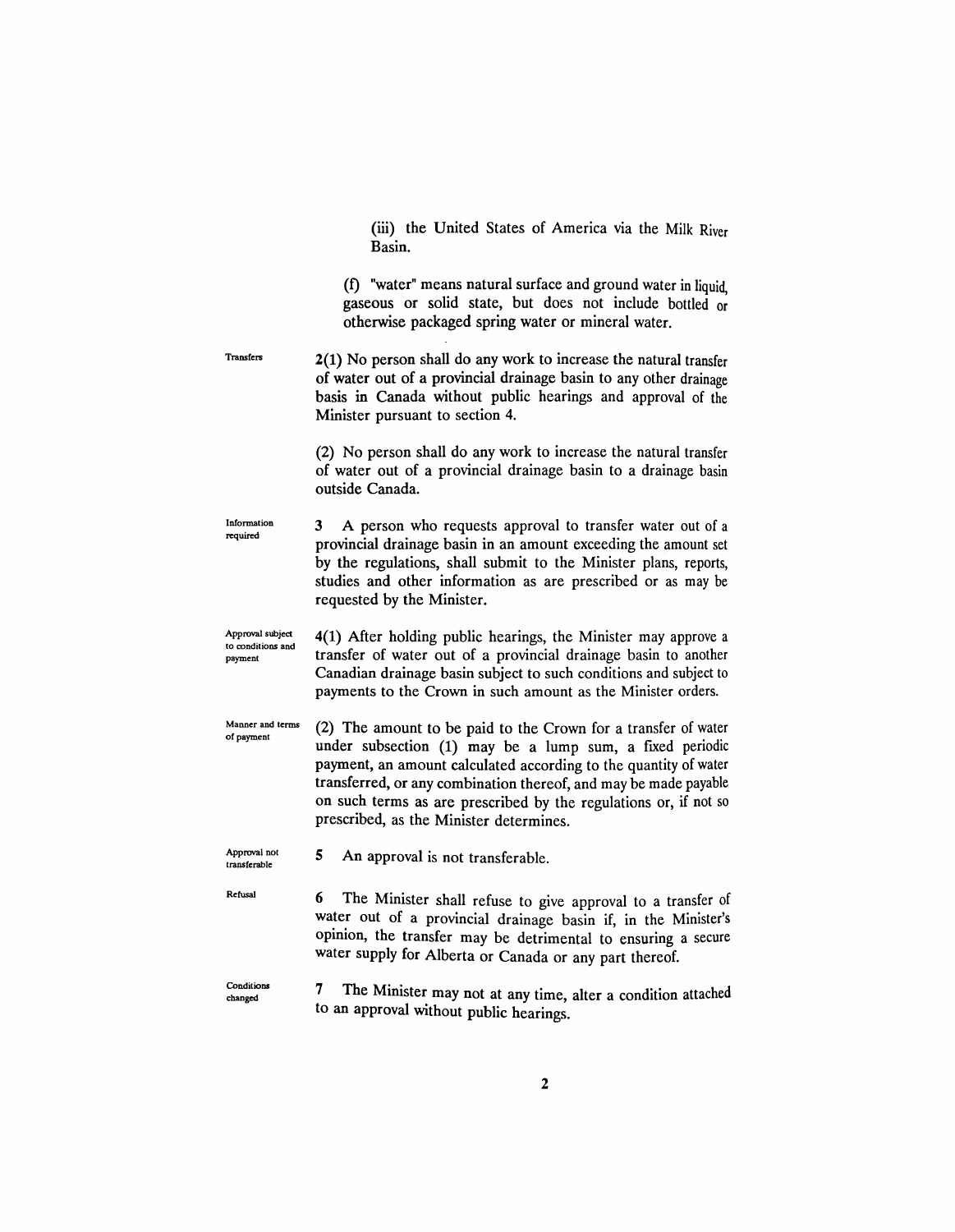- **Revocation** 8 If at any time after the Minister has given an approval, the Minister is of the opinion that the transfer is or may be detrimental to ensuring a secure water supply for Alberta or Canada or any part thereof, the Minister shall revoke the approval.
- Act applies despite trade agreement 9 This Act applies despite the trade agreement signed on the 2nd day of January, 1988 by the Government of Canada and the Government of the United States of America or any law of Canada implementing the agreement.
- Inspeclon 10(1) The Minister may appoint in writing one or more employees of the Ministry or other persons as inspectors.
- **Umitation** (2) In an appointment under subsection (1), the Minister may limit the duties of the authority, or both, of an inspector in such manner as the Minister considers appropriate.
- Inspectors duties  $11(1)$  An inspector shall determine,

(a) if section 2 is being or has been contravened;

(b) if the conditions attached to a consent are·being complied with;

(c) if the amount of money owed to the Crown is or has been paid to the Crown; or

(d) if an order issued under subsection  $15(5)$  or  $16(1)$  is being complied with.

Powers (2) An inspector, for the purpose of carrying out his or her duties,

(a) may enter any place at any reasonable time;

(b) may stop any vehicle or vessel at any reasonable time;

(c) may inspect any place or thing;

(d) may require that any machine or thing be operated or used;

(e) may request the production for inspection of any documents or things;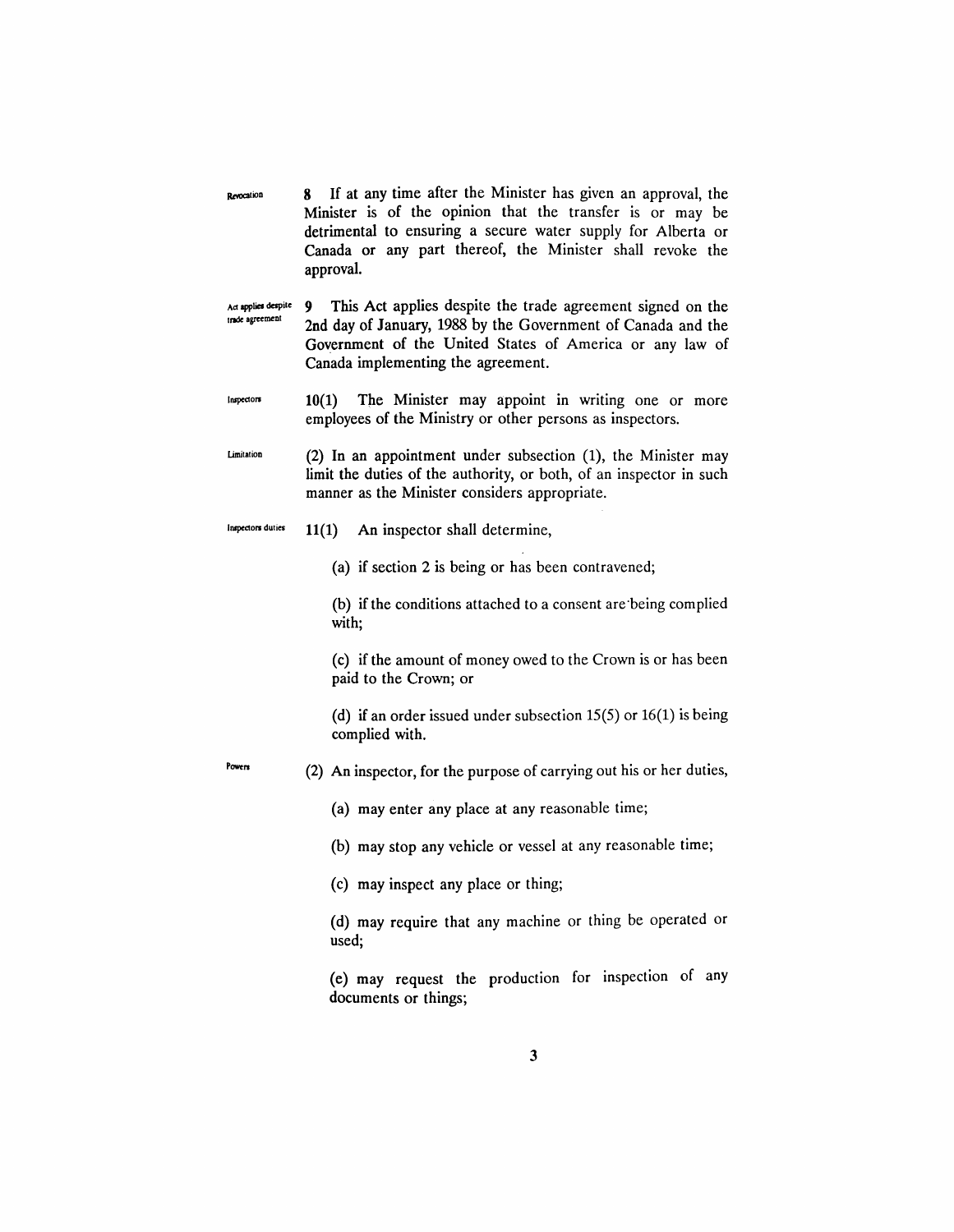(f) upon giving a receipt therefor, may remove from a place documents or things produced pursuant to a request under clause (e) for the purpose of making copies or extracts and shall promptly return them to the person who produced them; and

(g) may record or copy any information by any method.

- Entry to dwellings 12(1) A person shall not exercise a power of entry conferred by this Act to enter a place that is being used as a dwelling without the consent of the occupier except under the authority of a warrant under this section.
- Warrant for search (2) Where a judge is satisfied on evidence upon oath that there are in a place documents or things that there is reasonable ground to believe will afford evidence relevant to the carrying out of an inspector's duties under this Act, the judge may issue a warrant in the prescribed form authorizing the inspector named in the warrant to search the place for any such documents or things and to remove them for the purposes of making copies or extracts and they shall be returned promptly to the place form which they were removed.
- Warrant for entry (3) Where a judge is satisfied on evidence upon oath that there is reasonable ground to believe it is necessary that a place being used as a dwelling or to which entry has been denied be entered so that an inspector may carry out his or her duties under this Act, the judge may issue a warrant in the prescribed form authorizing such entry.
- Authority given by warrant (4) A warrant issued under subsection (3) authorizes the inspector to whom it is issued, by force if necessary, and together with such police officers as the inspector calls upon for assistance, to do anything set out in section 11 and specified in the warrant.
- Execution of warrant (5) A warrant issued under this section shall specify the hours and days during which it may be executed.
- Expiry of warrant (6) A warrant issued under this section shall state the date on which it expires, which shall be a date not later than 15 days after the warrant is issued.
- Application without notice (7) A judge may receive and consider an application for a warrant under this section without notice to and in the absence of the owner or occupier of the place named in the warrant.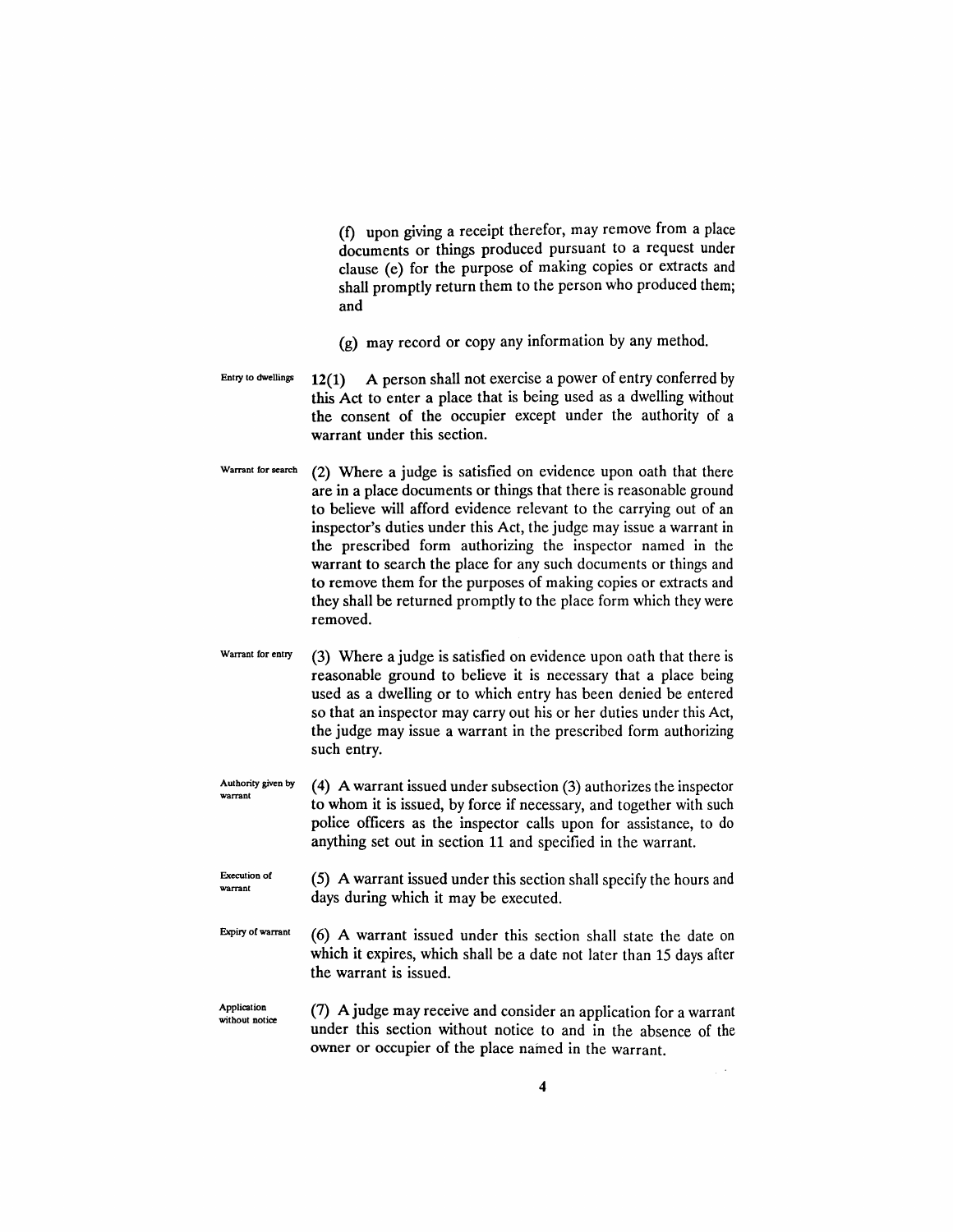Admissibility of copies 13 Copies of, or extracts from, documents and things removed from a place under this Act and certified as being true copies of the originals by the person who made them are admissible in evidence to the same extent as, and have the same evidentiary value as, the documents or things of which they are copies or extracts.

Obstruction of inspedor 14(1) No person shall hinder, obstruct or interfere with an inspector in the execution of a warrant or otherwise impede an inspector in carrying out duties provided under this Act.

Idem (2) A person who refuses to produce documents or things, or to operate or use machines or things, where no warrant has been issued under section 12, does not contravene subsection (1).

False information (3) No person shall furnish an inspector with false information or neglect or refuse to furnish information required by an inspector for the purpose of carrying out his or her duties under this Act.

**Offences** 15(1) Every person who contravenes section 2 or 14 is guilty of an offence.

Breach of condition (2) Every person who breaches a condition attached to an approval is guilty of an offence.

Penalty for individuals (3) Every individual who is convicted of an offence under this section is liable,

> (a) on a first conviction, to a fine of not more than \$50 000 for each day or part of a day on which the offence occurs or continues; and

> (b) on each subsequent conviction, to a fine of not more than \$100 000 for each day or part of a day on which the offence occurs or continues.

Penalty for corporations (4) Every corporation that is convicted of an offence under this section is liable,

> (a) on a first conviction, to a fine of not more than \$250 000 for each day or part of a day on which the offence occurs or continues; and

> (b) on each subsequent conviction, to a fine of not more than \$500 000 for each day or part of a day on which the offence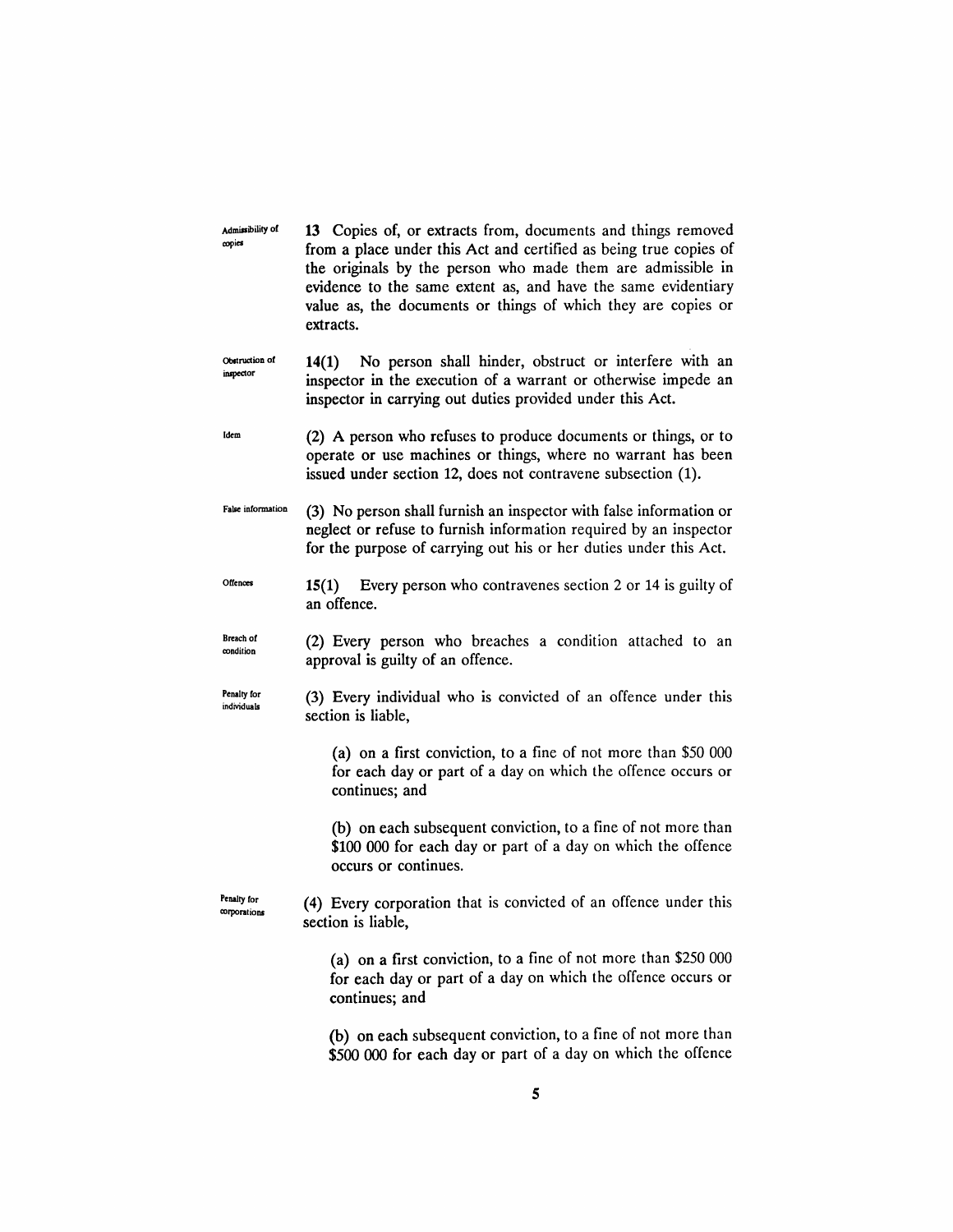occurs or continues.

Restraining order upon oonviction (5) In addition to any penalty imposed under subsection (3) or (4), the court that convicts a person of an offence under this Act, and any court of competent jurisdiction thereafter, may make an order prohibiting the continuation or repetition of the offence by the person convicted.

Restraining order 16(1) Upon the application of the Attorney General to the Court of Queen's Bench, the court may make an order restraining a person from transferring water out of a provincial drainage basin without an approval.

Idem (2) An order under subsection (1) is in addition to any penalty that may be imposed and may be made whether or not proceedings have been commenced for a contravention of section 2.

Regulations

17 The Lieutenant Governor in General may make regulations,

(a) prescribing forms and providing for their use;

(b) governing applications for an approval;

(c) prescribing plans, reports, studies and information to be submitted by applicants;

(d) prescribing and governing the books, records and accounts that shall be kept by persons transferring water out of a provincial drainage basin;

(e) prescribing and governing the reports and returns to be made to the Minister;

(f) prescribing methods of calculating the amount of the payment required to be paid to the Crown for a transfer of water under this Act;

(g) prescribing the terms of the payment required to be paid to the Crown for a transfer of water under this Act;

(h) requiring that security be deposited by a person who has obtained an approval and prescribing the form, terms, conditions and amount of such security.